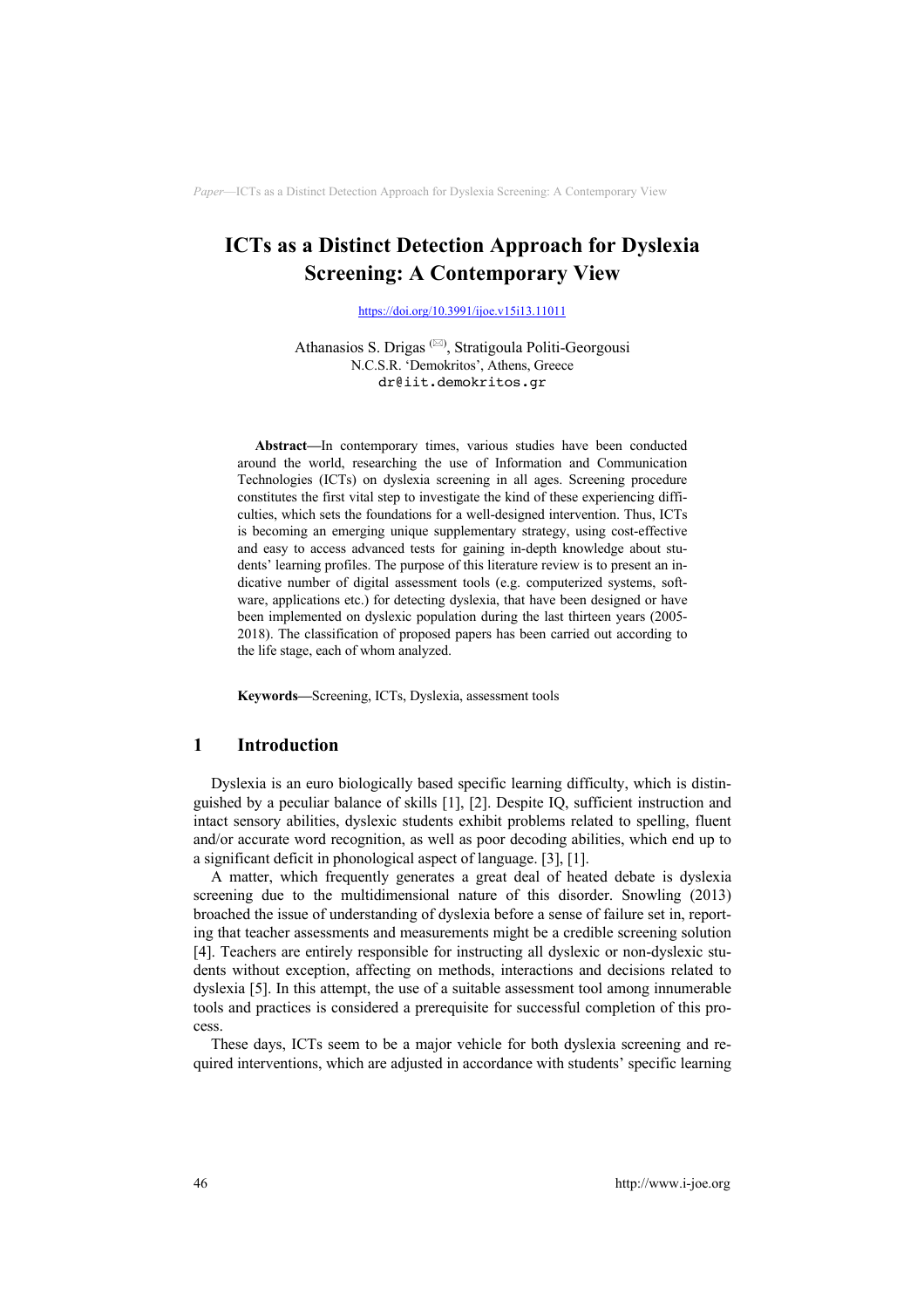problems and needs. Indeed, ICTs are such an outstanding factor for improving the conventional dyslexia detection methods, as well as for triggering the exploration of new perspectives as far as the identification of dyslexic individuals is concerned [6]. Rooms (2000) referred to potential benefits by the ICT use for dyslexic students, highlighting that they:

- Are easy to access and available without making dyslexic students feel different or excluded
- Include multisensory approaches (aural, oral, visual, kinesthetic)
- Incorporate systems for improving these students' difficulties [7]

In addition, noteworthy findings of preceding studies reported that computerizedassessment process provides not only psychologists but also teachers with the opportunity to conduct screening of cognitive abilities and other vital skills in an easy and fast way. Apart from that, students predominantly are fervent supporters of this kind of screening [8].

For this purpose, numerous computational strategies assist and boost the effectiveness of the commonplace dyslexia screening procedures such as interactive multimedia, virtual environments, neural networks, software, fuzzy logic, game-based techniques and mobile applications [6], [9], [10], [11]. Each of them features sophisticated functions, which make assessment procedures more convenient.

Thus, the following question will be raised: Are ICTs an alternative profitable approach for facilitating dyslexia screening process. In the present article, a substantial number of different studies, referred to computerized screening dyslexia tools, were collected and were analyzed with the aim of inspecting the usability and benefits of this detection method. Classification of each test was directly dependent on the age the individual is evaluated for the difficulty that he/she experience.

# **2 Dyslexia Screening at Preschool Stage**

Early identification of dyslexia constitutes an integral part of a fruitful intervention as research data indicated that children who were at risk for dyslexia made remarkable progress, when detected early and joined in an intervention program [12]. Thus, a great number of ICTs assessment tools have been developed to facilitate dyslexia screening process.

Specifically, Sood et al. (2017) invented a game-based digital application, that aimed at enhancing the early detection, monitoring and management of dyslexia ("DIMMAND") in young children. The digital tool is composed of a great diversity of groundbreaking games, which systematically explore a kid's abilities in disparate aspects of writing, reading, visual and auditory perception. This digital solution was developed in phases, as researchers, giving emphasis on the full functional specification of the games, constructed overall architecture, implemented some of them and interacted with adult dyslexics and immediate surroundings. Indeed, the initial step provided insights into the nature of disabilities faced by dyslexics and the teachers'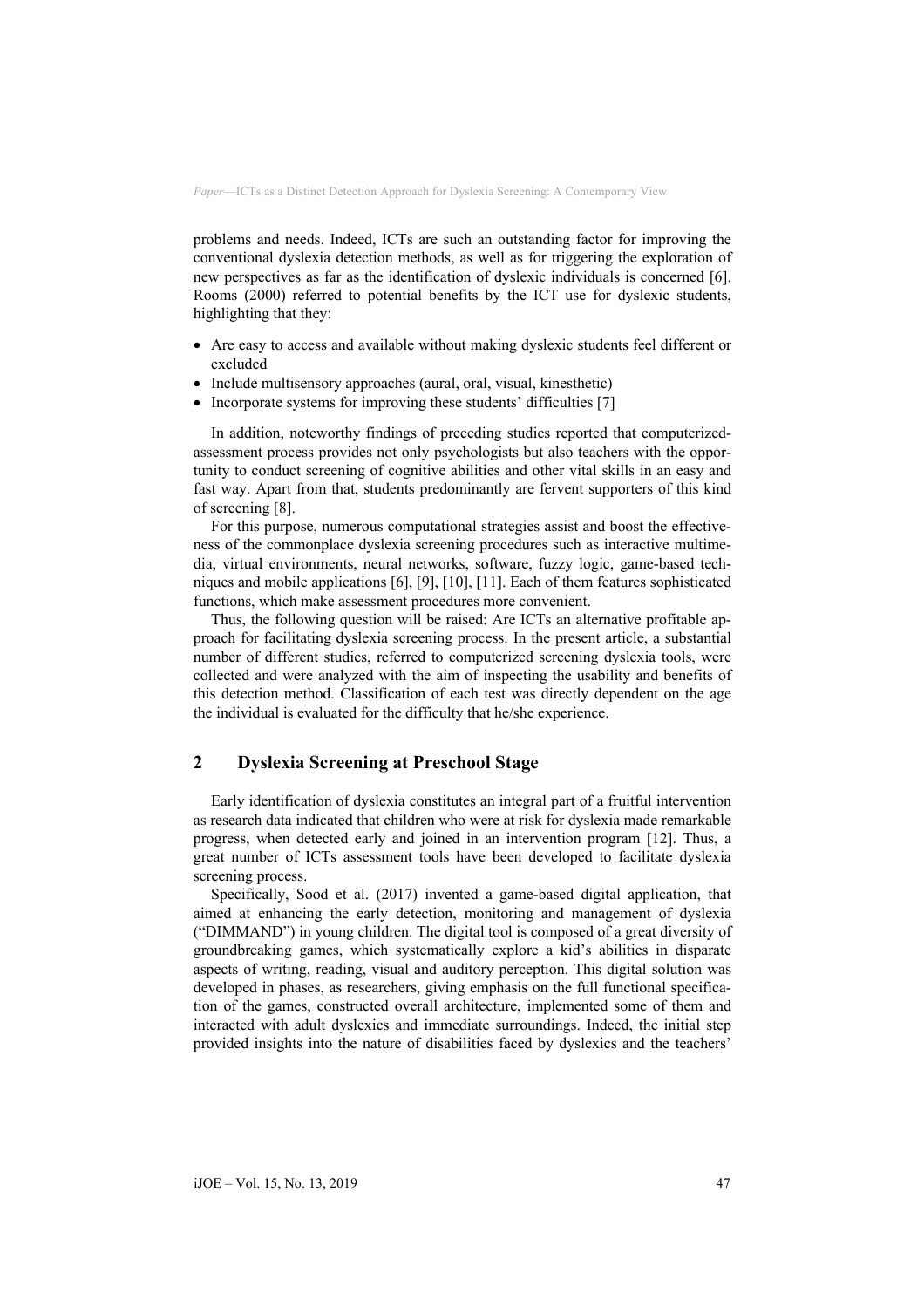management, triggering stakeholders to test successfully and confirmed the viability of this emerging cost-effective and efficient application [13].

In Malaysia, Mat et al. (2014) designed a Computer-based Dyslexia Screening Test (CDST). This application comprises five assessment modules and related design guidelines for identification of dyslexia at an early stage, which have to do with Reading, Mathematics, Spelling, Hearing and IQ. Every module, being easy and amusing, displays results independently at the end of activity. As highlighted, Computer-based Dyslexia Screening Test was considered to be a beneficial alternative way, that urged students with possible difficulties to take part in the activities, without them knowing they were being detected for dyslexia. However, further research was needed for the development of this new system through teachers' and parents' involvement [14].

Gaggi et al. (2012), also, constructed a system included by diverse serious games, that oriented to predict the potential signs of developing dyslexia in preschool children. Each of the games, training peculiar skills, utilizes both visual cue stimuli and distractors, which affect players' scores. This serious of games was tested, in order for its usability, robustness and correctness be confirmed, during all the stages of its development. Primarily, this experiment was carried out in a small group of children and a second group of kids was involved afterwards in Italy, playing the suggested games through necessary given instructions. Most of the children were advocate of the new system, declaring that they were entertaining and easy. Undisputedly, the promising results of the preliminary study proved that serious games provided a unique way to evaluate a high risk of dyslexia, taking into consideration the users' performance [15].

In India, Thulasi-Bai et al. (2016) proposed an online fine motor movements screening tool for dyslexia, called "RU-Lexic", so that they could assess kids with dyslexia at an early stage without much of manual intervention. "RU-Lexic" constitutes an automated multimedia instrument, that includes a great variety of screening tests to measure the fine motor movements in dyslexic toddlers through kinesthetic perception. In this project, the content and especially the activities of the web tool, related to evaluations, were structured, as a Dyslexic child was encouraged to complete the tasks, in order for its kinesthetic perception be recorded and analyzed. Undoubtedly, this web application was expected to be a user friendly, magnificent and reliable strategy for dyslexia screening, which aroused children' s curiosity [16].

In the USA, Facoetti et al. (2014) suggested a set of multiplatform games for the detection of dyslexia in preschooler children, which was constructed at a preliminary research stage. These games are played in sequence, used both online and offline. The system includes a great number of games, which are intent to evaluate different possible symptoms of dyslexia. There is no doubt that serious games were expected to be a challenging and amusing system, which captured not only preschoolers' but also adults' attention. Nevertheless, supplementary tests were needed to be conducted in preschoolers, so as for its reliability to be validated [17].

In Belgium, Den-Audenaeren et al. (2013) designed a game-based application, known as "DYSL-X", aiming to identify possible signs of dyslexia at preschool stage. This tablet game includes different tests in the form of unique games with incorporated automated measurements and scoring to assess players' performance. Five-yearold children were tested in order for the design and properties of the new digital as-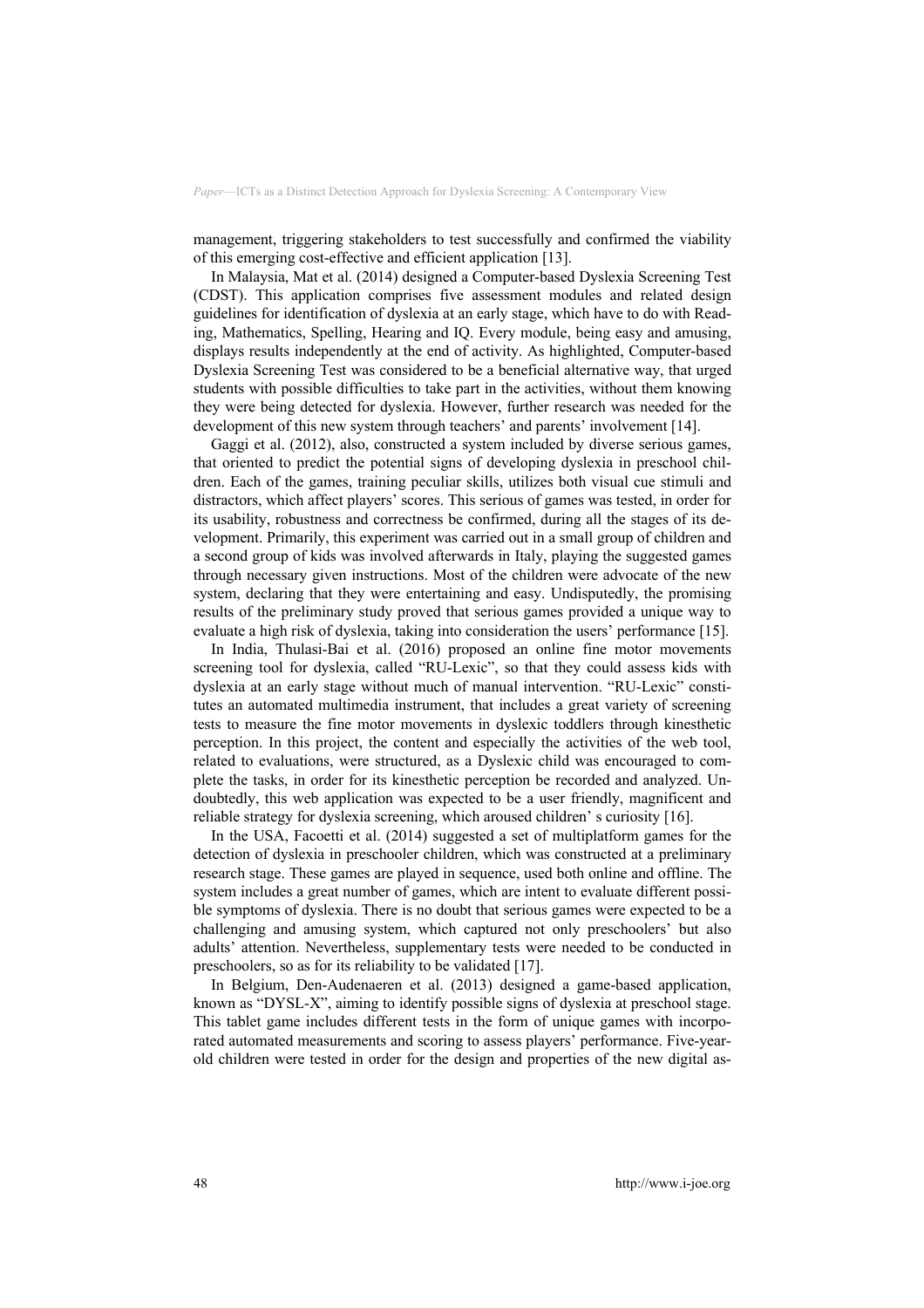sessment tool to be optimized through creating design guidelines. In this project, participants were asked to play eight distinct games in pairs, reporting which game they preferred, to end up to the most favorite game. It was hoped that "DYSL-X" would increase kids' incentives, encouraging them to pay more attention, which would enhance accurate measurement and more reliable evaluation [18].

In Malaysia, Shamsuddin et al. (2017) suggested a feature selection algorithm, which generated classification models dependent on five classifiers (e.g. MultiClassClassifer, J48, ZeroR, Bagging and Bayes Net) for early screening of dyslexia. Specifically, feature selection algorithm functions through detecting sets of characteristics, interdependently associated with the target groups. The dataset was collected from a computer-based screening test, comprised of 50 questions. As algorithms in the form of selection questions were utilized, improvements concerning performance and accuracy of categorization of children with dyslexia were observed. Findings of this paper reported that the attributes were chosen form modules reading, hearing, IQ, spelling and sorting. The greatest accuracy was 100%, implementing Bayes Net as the classifier and CFS as a feature selection algorithm. Nevertheless, there was much scope for additional research looking at further features of this tool by inspecting students' learning profiles [19].

## **3 Dyslexia Screening at Primary School**

It is common knowledge that there are both an ideal age and stage of dyslexia to be assessed at primary school, even though the dyslexia detection is no easy task like most learning and teaching [20]. That is to say, the potential signs of dyslexia are perceived in school age, as the child meets the script language, the failure of which acts as a basic symptom of this learning disability. However, the diversion of problems makes it difficult to be detected. Recently, the state-of-the-art equipment of the school and avant-garde ICTs tools optimize the identification of dyslexia.

In particular, Hassan et al. (2017) tried to detect dyslexic children, introducing Malay language mobile game, "Dleksia game", based on different deficit theories. It consists of both data collection module and data analysis module. Firstly, ten distinct mini-games being played by students with the view to collecting useful information about screening, which is responsible for the decision making. In this study, a game usability testing was conducted toward dyslexic children at Ampang in Kuala Lumpur. Most of participants were in favor of this application, feeling that they were playing a game instead of being screen purposely. Unquestionably, the "Dleksia game" seemed to be a distinctive approach for simplifying the dyslexia screening process  $[10]$ .

Furthermore, Marksa & Burdenb (2005), also, applied the Cognitive Profiling System (CoPS 1) to investigate the validity of it as a predictor of dyslexia and of measures associated with each student' s attainment in literacy and mathematics. CoPS 1 is about a psychometric assessment system presented in the form of computer games to toddlers in their early school years with the aim of detecting probable general or specific disabilities. Therefore, a small-scale longitude study was taken place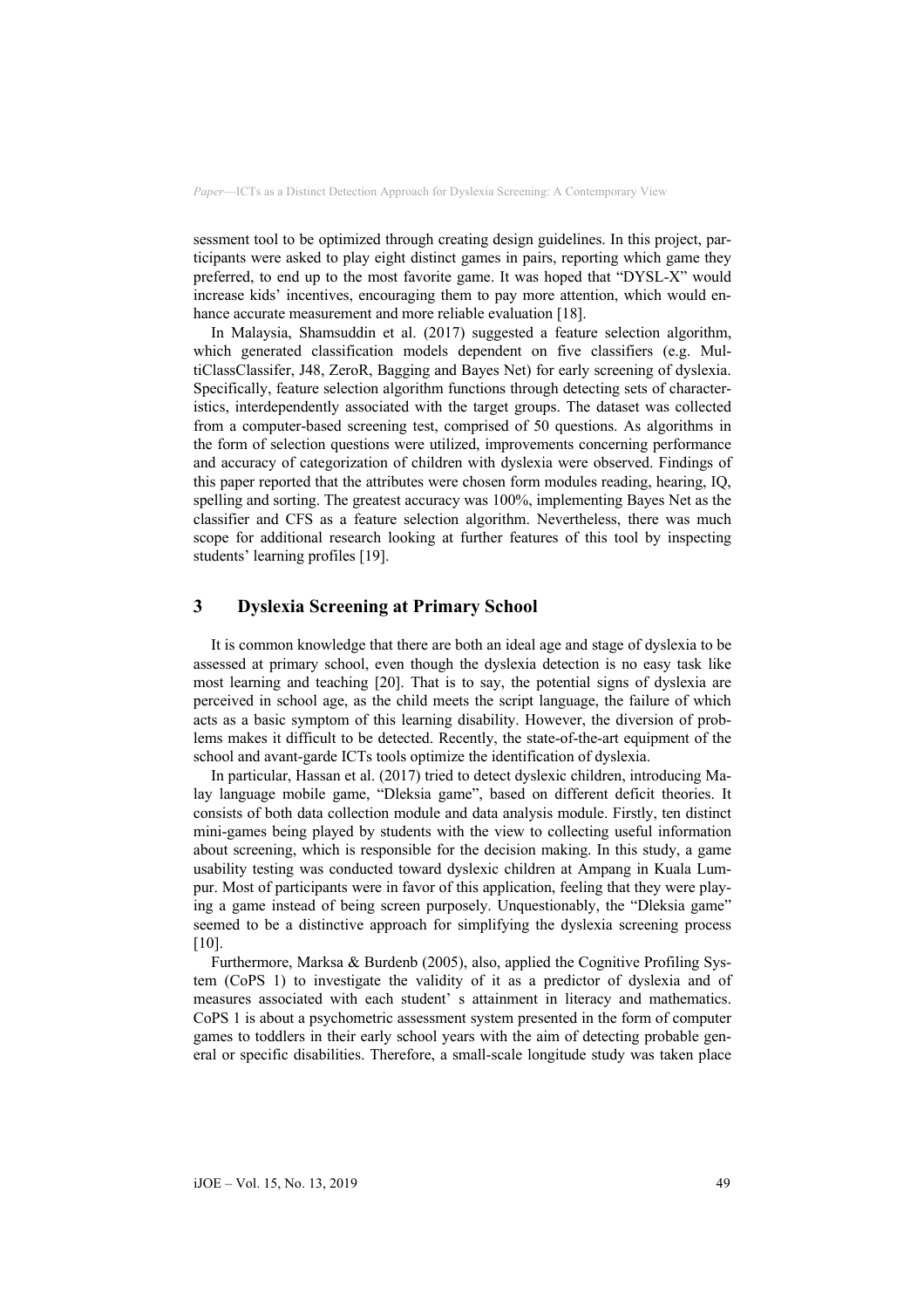among children in two primary schools in the west of England. This investigation produced illuminative findings for the predictive validity of CoPS concerning reading, numeracy and IQ, since it was proved a useful information source especially for students with insufficient reading skills in early school years. Nevertheless, extreme caution ought to have been taken for the successful early diagnosis of dyslexia and learning difficulties, when it was implemented [21].

In Malaysia, Ekhsan et al. (2012) presented a computer-based screening tool, "Smart Lexic", as an alternative method to the manual screening for dyslexics. The development of a new application, which comprised appropriate multimedia elements for dyslexic students, was the aim of this research. Students at early primary school, who tended to be dyslexic according to the observation of their teachers, were tested. In this attempt, both paper-based and multimedia screening tool of the test were utilized. This study highlighted that "Smart Lexic" arised participants' interest and concentration, meeting the users' needs of effective identification of dyslexic children. There is no question, that not only was it user friendly choice but also was a valuable technique in detecting children with dyslexia in early stage [22].

In Malaysia, Isa et al. (2017), also, proposed an innovative computer-based and stand-alone application for detection of dyslexia in school age, named "i-Dyslex". Thus, a heuristic evaluation of it was carried out among experienced expert evaluators, with the view to possible design and interface problems being identified. This tool, using Malay language, features five modules ("Mendengar", "Membaca", "Berfikir", "Mengeja", "Menyusun"), each of which include a 10-question screening dyslexia test. Through offline activities, presentation of tool and positive feedback for further improvement, experts concluded that this application could live up to users' expectations. However, further research might have shed light on dyslexia screening, as the improvements of "i-Dyslex" tool would be taken place and usability testing would be conducted with both dyslexic and non-dyslexic children to get reliable findings [23].

In Singapore, Brooks et al. tried to explore the efficiency of the computerizedbased Lucid Rapid Dyslexia Screening in the detection of students with dyslexia or other literacy difficulties between 2009-2011. The Lucid Rapid depicts a kid's performance in three dyslexia sensitive standards with discrete score, which refer to phonological processing, visual verbal integration, memory/phonic decoding and auditory sequential memory. The exploratory investigation was organized in two phases. Thus, firstly, children were administered the computerized-based tool by trained phycologists and educational therapists at the DAS and subsequently they were undergone full psychological assessments by the aforementioned specialists. Overall, findings ascertained the effectiveness and usefulness of this software for identification of dyslexia, as the majority of children who were assessed to be at risk of dyslexia on the Lucid Rapid were likely to be diagnosed as dyslexic through formal psychological screening too [24].

In Malaysia, Yusoff et al. (2011) devised a Learning Disability Detection System for Autism and Dyslexia, called "Le-ADS", aiding teachers and school principals to categorize possibly autistic and dyslexic children. This software accumulates a great number of assets such as identification of autism and dyslexia in students and laying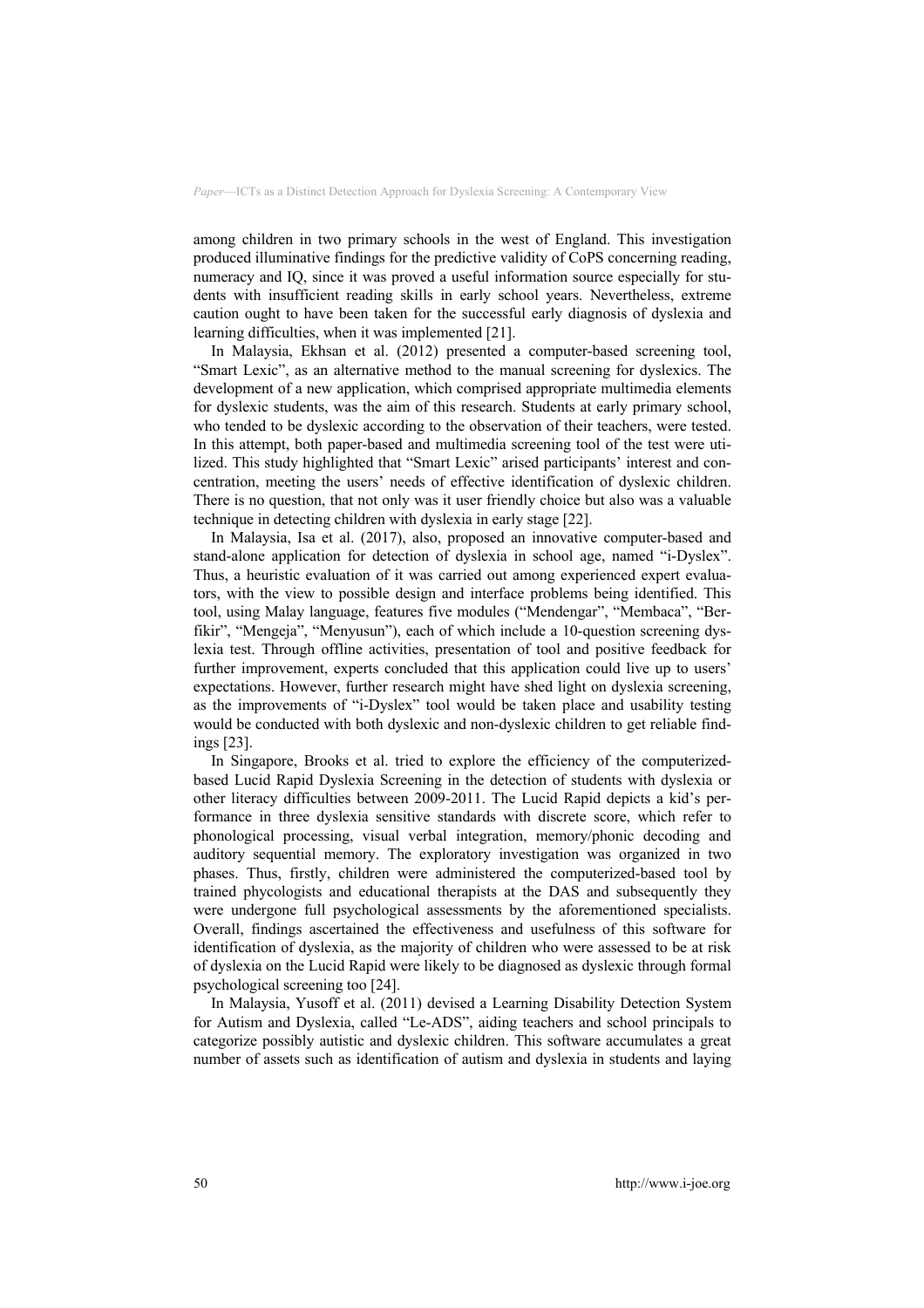foundation of the appropriate learning curriculums for these types of disorder. In this project, interviews were held, involving experience teachers. Under these conditions useful information was gained, since respondents collaborated with autistic and dyslexic children through educational programs. As a result, it was urgent that the development of this software should have encourage teachers to pay attention on the existence and the importance of early screening of learning problems [25].

In Greece, Zygouris et al. (2016) designed a web screening battery of tests with the aim of exploring elementary students with dyslexia and typically achieving students' orthographic, cognitive and reading skills. Therefore, a great number of right handed kids were distributed this web application, which was based on seven tasks. The results of this investigation reported that children with dyslexia tended to be characterized by lower performance, fewer correct responses and longer latencies in all activities than their average peers. Τhis significant finding seemed to verify the discriminative power of the advanced web tool [26].

In Spain, Bartolomé et al. (2012) come up with a web platform intended for the identification of dyslexia in students at the reading stage. This platform proposes a set of six games, facilitating the diagnosis of characteristics referred to dyslexia. Every game is dedicated to one of the features, containing items, whose degree of difficulty is augmented, as the player makes a progress through the game. Thus, investigating the properties of this system, primary students with probable symptoms of dyslexia were tested and then were compared to their classmates. This paper supported considerable views that web platform could become a successful instrument for evaluation of potential dyslexic children [27].

Additionally, Rauschenberger et al. (2018) introduced a web-based game, named "Mus Vis", which embedded musical and visual cues. The presented web application incorporates two perception games ("sound" and "visual"), that include four stages and eight rounds, triggering sort-term memory and then estimating differences among students with and without dyslexia in various languages. Dyslexic and non-dyslexic students speaking different languages (Spanish, English, German, Catalan) from two Spanish schools and two German schools were tested. Participants were asked to play all the game rounds in their mother tongue at home or at school, when game instructions were translated into the selected language. Indispensable evidence revealed that "Mus Vis" established eight indicators for the discrimination of Spanish children with and without dyslexia and four indicators which were language independent. This web tool seemed to gain ground around the world by easy identification of children with dyslexia, no matter what language they spoke [28].

Afterwards, in Spain, Rauschenberger et al. (2018) suggested an innovative tablet application, called "DGames", to differentiate between dyslexic and non-dyslexic prereaders by assessing toddlers' performance. This application predicts dyslexia through playing with musical and visual cues. Specifically, "DGames" constituted a revision of the game "MusVis", as the new tool was developed from the pilot study and implementation of it. Results showed that both kids and parents were pleased with the content of the game, even though parents of pre-readers mentioned that it was difficult for their children to discriminate the very short and similar sounds of the musical part. There is no doubt that this up-coming game enhanced the dyslexia screening. Howev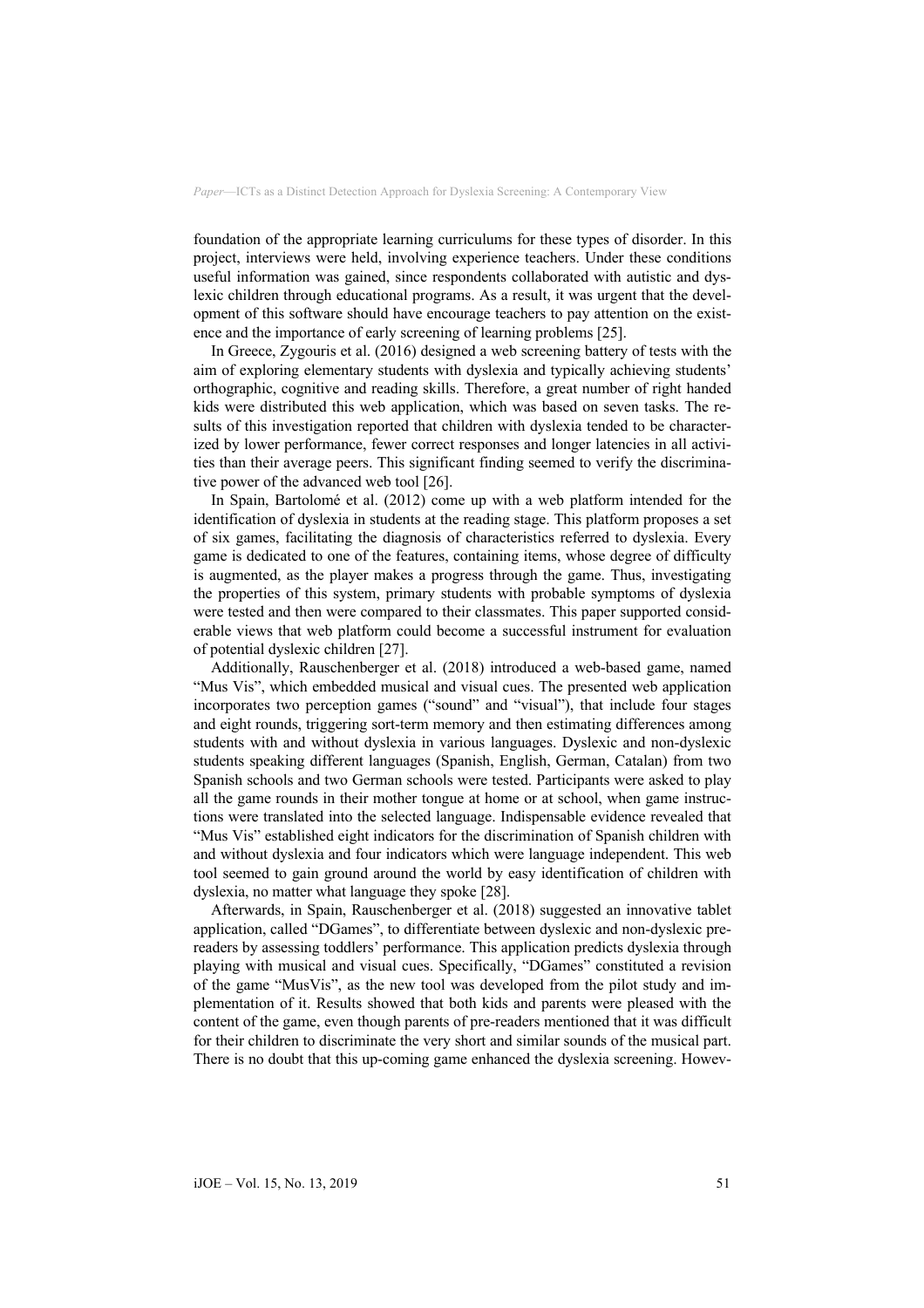er, a large-scale study in a great number of languages (e.g. English, Spanish etc.) was needed to validate the effectiveness of the improved model [29].

In Malaysia, Ubaidullah & Hamid (2012) presented a novel web-based screening instrument, known as "e-ISD", for identifying dyslexic students in a more accurate and quicker way, compared to the manual-based screening process. Specifically, at the preliminary stage of this project, a great number of semi-structured interviews were organized, in which teachers and a school principal from an elementary school participate, prior to designing the desirable prototype. Results came to light a need for the development of a new system, that could improve the detection process. Interviewees were excited about the proposed application, which was believed to accumulate vital characteristics and functionalities for the evaluation of dyslexia. Hence, further analysis was needed, taking into consideration the development of a robust framework to perform all the screening tasks [30].

In Australia, Rauschenberger et al. (2017) presented an innovative application, named "DysMusic", which was intent on evaluating discrepancies through the perception of auditory elements, caused by difficulties in short-term memory, before acquiring basic reading skills. This language independent system is structured by four activities without interruptions, each of whom encompasses two subtasks with a significant number of cards and sound files. Inevitably, a test usability was conducted among German native children, who were accompanied by their parents. All participants, having played the memory game with musical characteristics carefully over the website, were totally delighted with game elements. "DysMusic" was recognized as an easy and entertaining tool, as the subjects made progress in distinguishing the sounds and choosing the right card pairs in accordance with the musical elements after the first activities [31].

In Malaysia, Che-Pee et al. (2016) designed a Cross-Platform Dyslexia Screening Test, known as "Dycsreen", for the assessment of dyslexia in primary students through hybrid applications. "DycScreen" includes five categories associated with dyslexia symptoms, which are composed of questionnaires, referred to vision, spelling, mathematics, direction time and cognitive skills. In this project, a tutor and a great number of dyslexic and non-dyslexic students were tested, answering all questions in each category. Observations demonstrated that the system identified potentially dyslexics in an adequate way. All subjects were willing and more interested in taking part in screening test via digital technologies, although they were struggled in certain assessments (e.g. cognitive assessments). It was hoped that more cases of children with dyslexia would be evaluated thanks to success of this computerized method [32].

In Boston, Hassanain (2017) envisioned a tablet-based and big data-based multimedia environment, so that the process of identifying dyslexia could be accelerated and be optimized through collecting a wide variety of data for in-depth dyslexia pattern analysis. This advanced tool features four test modules (Clock Drawing Test, Writing Test, Reading Test, Drawing Family Members), using text video, gaze and audio movement to evaluate attributes of dyslexia among children. The test modules were tested with a Samsung Tablet, when other properties of this system were approved or were taken under consideration by using special algorithms. Overall, as far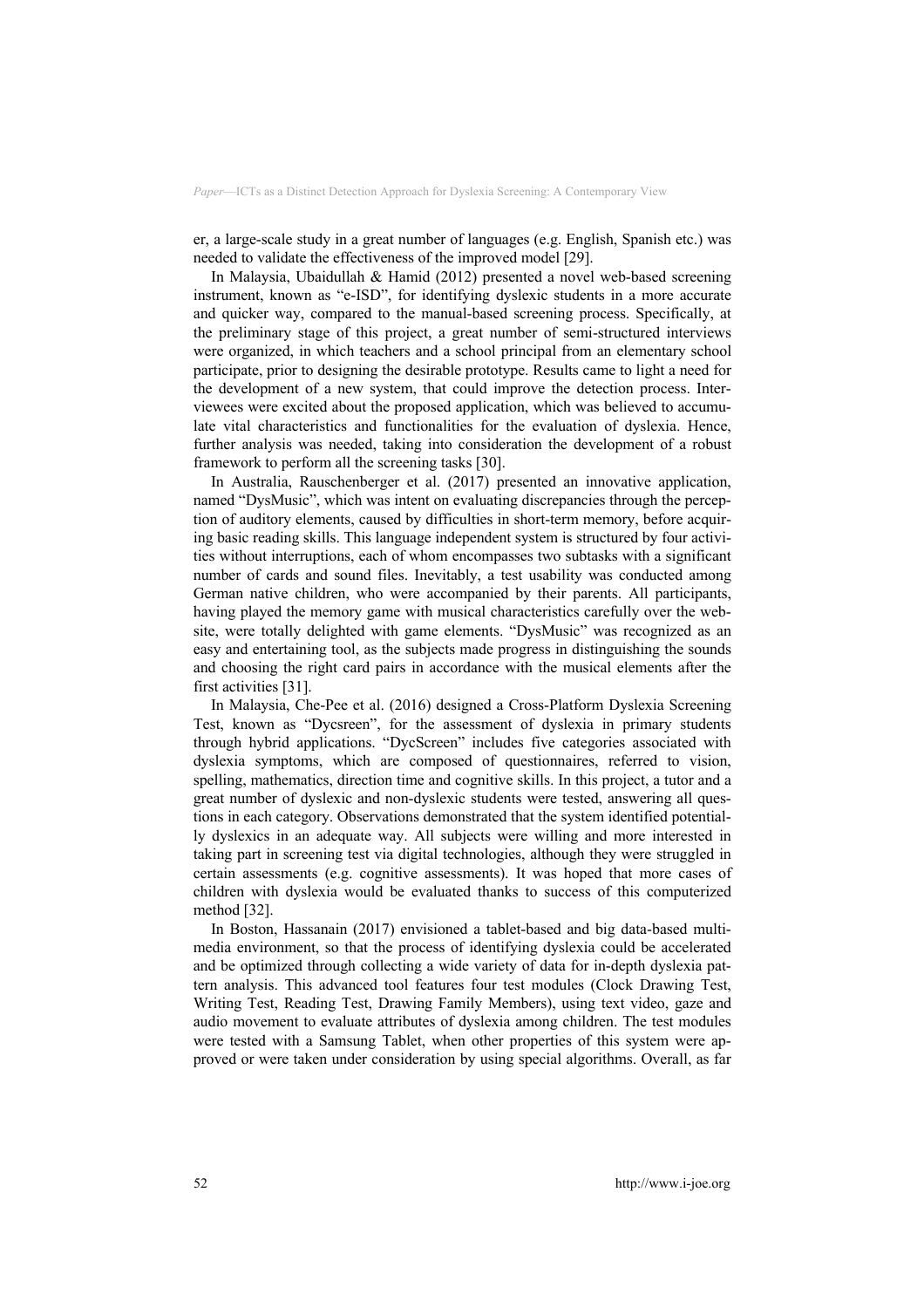as the usability of the multimedia environment was concerned more research on the performance of it on a national level was needed [33].

In Malaysia, Hanif-Jofri (2018) developed a dyslexia screening tool dependent on a mobile application, called "Kiddo Disleksia". The application deploys the power of video, text, graphic and audio in multimedia. Dyslexic primary students were detected with auditory and visual techniques, through recognizing and discriminate the alphabet letter and phonic. Thus, a usability study was carried out among pupils with dyslexia. As highlighted, there were significant differences between dyslexics with mild and severe symptoms concerning their speed in completing tasks, as well as reading recognition and comprehension. Spelling and listening, in contrast, were not vital discrepancy indicator for them. Inevitably, most of participants commented that "Kiddo Disleksia" offered an easy and enjoyable way to learn without understanding the screening process [34].

In the U.K., Kohli (2010) presented "Artificial Neural Networks" to scientific community as an alternative solution for the identification of students with dyslexia. "Artificial Neural Networks" constitute devices, implemented by utilizing electronic components or simulated in software on a computer, that monitor the way in which the brain performs a function or task of interest. Hopeful results of this preliminary study reported that "Artificial Neural Network" were a sufficient model to detect dyslexic children. Hence, efforts and supplementary related researches on students' difficulties were required, in order for the new tool to be characterized by high accuracy [35].

In South Australia, Peters et al. (2007) implemented QEEG and neuropsychological tests to look into the veiled neural processes in dyslexics compared to nondyslexic students. Specifically, a group of children and a matched control group from the Brain Resource International Database were targeted on indicators of brain function and cognition (EEG and coherence). EGG coherence constitutes a measure, which displays functional connectivity between brain areas and deviation of this activity. Research data reported remarkable discrepancies in two groups on verbal interference tests and the memory recognition test. Also, increased slow activity in the frontal and right temporal regions of the dyslexics' brain and differences in operations of other related regions like possible compensatory mechanisms were observed, as opposed to control group. Indisputably, this paper supported that neurobiological causes underlie dyslexia, contributing to the diagnosis of this learning disability [36].

In Saudi Arabia, Al-Barhamtoshy et al. (2017) proposed an emergent computing system, framed by computational classifiers (K-means, ANN, Fuzzy) to diagnose dyslexia. This digital tool, aimed at individual' s problems with spelling, reading, speaking and writing, categorized the dataset into three classes, that were "dyslexic" or "normal (none dyslexic)", or "other disorders (e.g. hyperactivity). Numerous children, aged from 7 to 13 years old, were examined through implementing the three selected classifiers. Classifiers measurements of the data items of the dataset revealed that the factors, which had the primary effect, were auditory and visual processing, as well as word attack and reading strategy. Indeed, computing analysis strategies were expected to be both efficient and accurate system at a remarkable extent in process of dyslexia screening [37].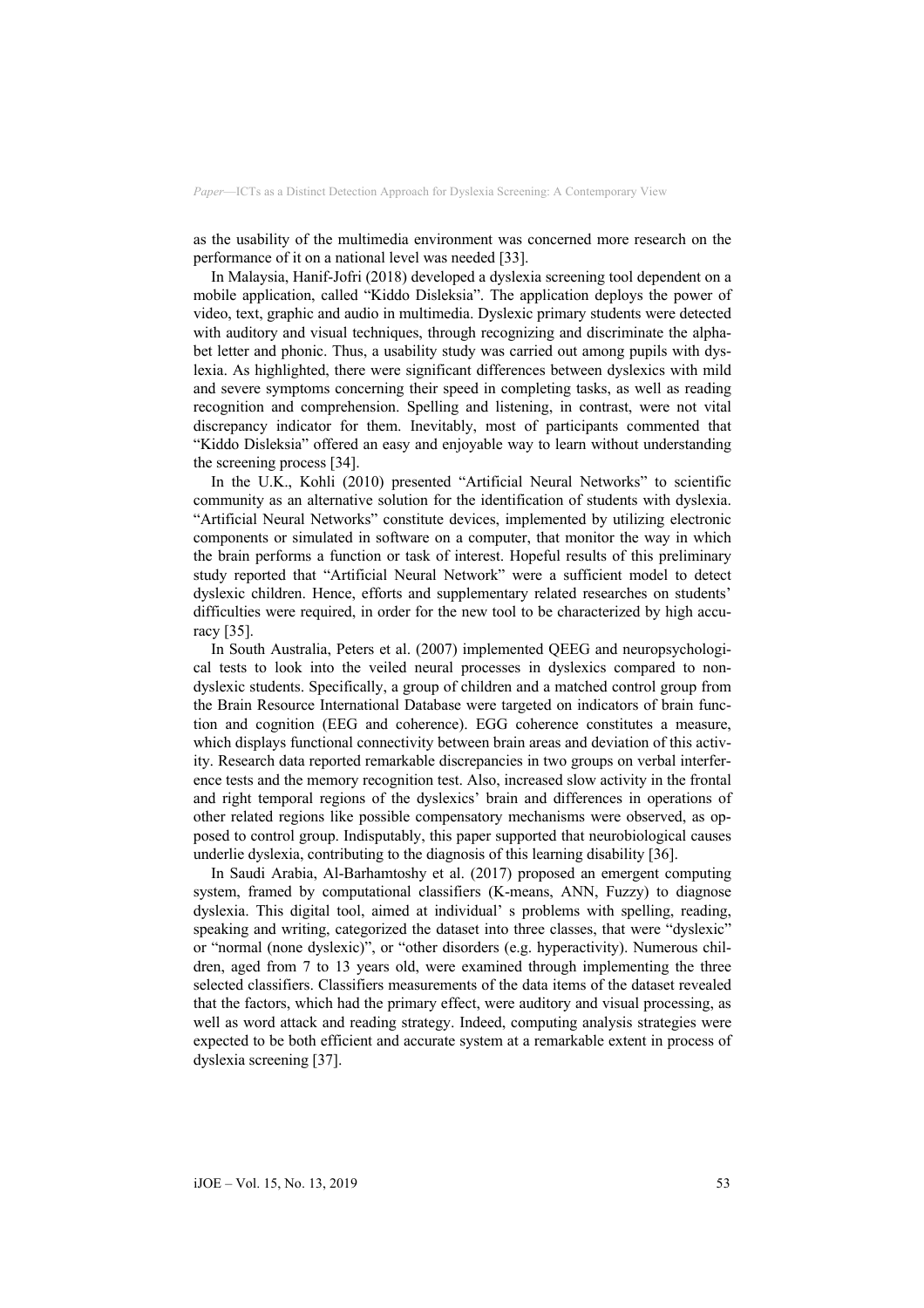#### **4 Dyslexia Screening in Adulthood**

According to Reynolds (2014) a noticeable proportion of students are not detected as dyslexics in childhood, which is feasible only when they become a part of postsecondary institutions [38]. This situation has detriment effects on individuals' adaptation in everyday life, as well as the community. ICT tools have provided a real breakthrough in the recent years, helping dyslexic people to realize and cope with their difficulty irrespective of their age.

Particularly, Singleton et al. (2009) implemented three computer-based tests, "Word Recognition test", "Word Construction test" and "Working Memory test", which focus mainly on working memory, phonological processing and lexical access. Examining the validity of the computer-based approach for the detection of dyslexia in adulthood, these tools were tested to dyslexic and non-dyslexic adults from three different types of educational institution in the UK. The results revealed that the former and the latter were substantially differed in reading and spelling abilities. Furthermore, adaptive versions of the computer-based tests were developed, showing that combined scaled scores of them discriminated the dyslexic from the non-dyslexic group to a significant extent. This method was expected to offer a practical solution for the identification of dyslexia in adults [11].

In Bahasa Melayu, Hazawawi & Hisham (2014) designed an online screening test, known as "MaDIST". This web tool is composed of a questionnaire about participant' s possible learning difficulties history and a reading assessment test. Malaysian young adults were targeted, in order for useful information to be collected about the detection of potentially dyslexic users. In seeking to improve the screening process, researchers realized that some participants had learning difficulties throughout their school years (e.g. reading problems), which indicated that reading assessment was also a factor of primary importance in diagnosing dyslexia among young adults [39].

Moreover, Nichols et al. (2009) compared a tutor-delivered battery of 15 subtests for dyslexia, dyspraxia and Meares-Irlen (M-I) syndrome with a computerized test, known as "Lucid Adult Dyslexia Screening test (LADS)" at University of Worcester. LADS, based on an algorithm, gives the opportunity to weight student's performance on its subtests of word recognition, memory and word construction against his performance on its nonverbal reasoning test. As outlined, a great number of volunteer students were diagnosed with at least one of the difficulties under investigation, the majority of whom were dyslexic. The outcomes of this study suggested that combination of LADS and four of the screening original tutor delivered subtests should be the most valuable option, gaining ground for dyslexia [40].

Costa et al. (2013) presented a computational tool, "DysDTool", which was depended on neural networks for the evaluation of learning difficulties such as dyslexia. It is about a multi-layer system with several models, which is characterized by extended spectrum of difficulty in its content (letters, numbers, games etc.). The target group consisted of dyslexic and non-dyslexic students aged from 9 to 18 years old in Rio de Janeiro (Brazil) and Salamanca (Spain). For this purpose, the student, accompanied by their parents and legal guardians, participated in private interviews that were occurred at home, school and social areas. Empirical comparisons and observa-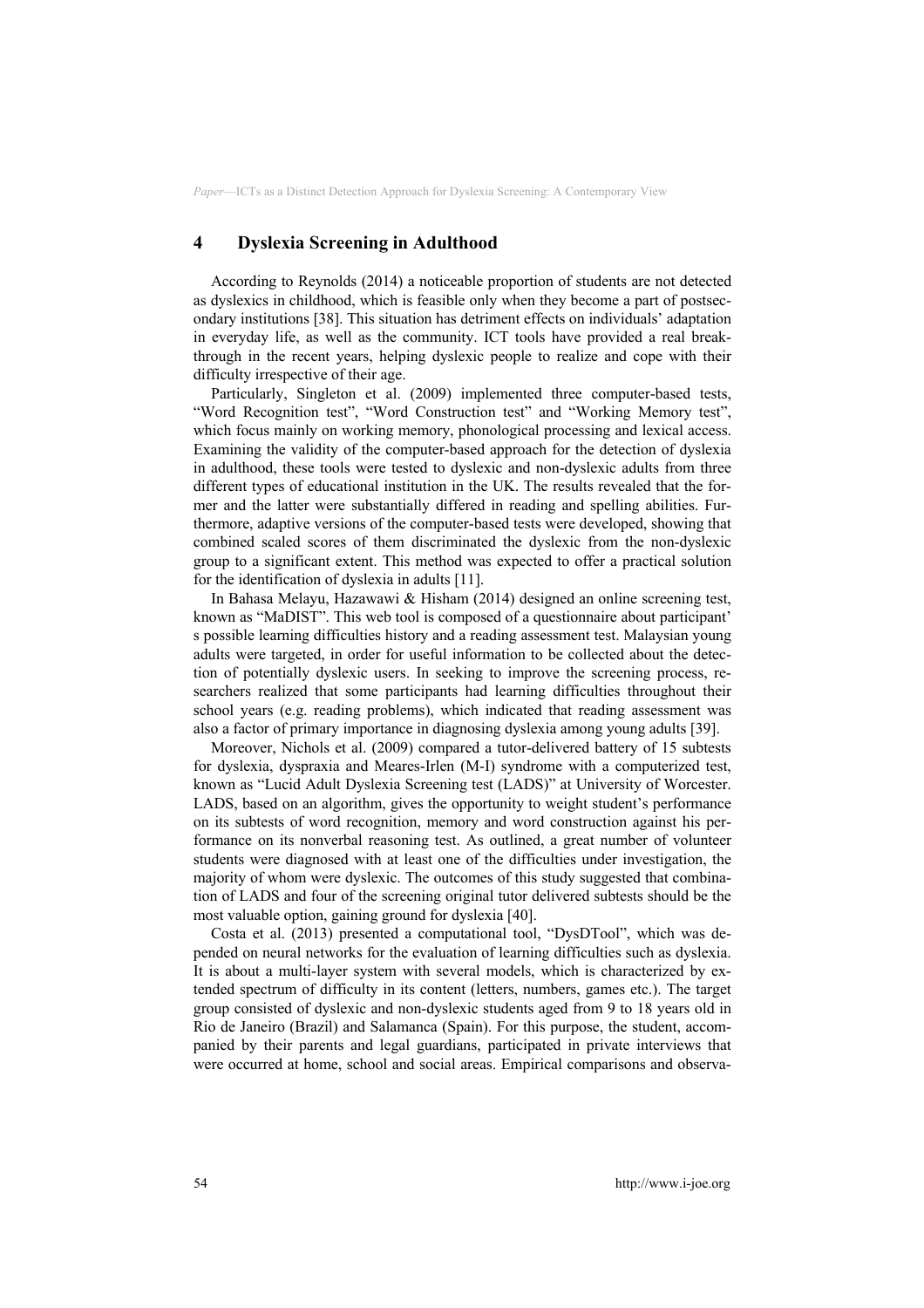tions of the accuracy of the tool revealed the outstanding advantage of it to categorize people with or without dyslexia, affirming the durability of it in diagnosis of dyslexia [41].

In Mexico, Rello et al. (2016) recommended an easy to access linguistic web-based game, called "Dytective", so as they could identify differences between children and adults with or without dyslexia. This application is composed of 17 timed stages, consisted of exercises related to linguistic and attentional skills with increased difficulty rate, which screen dyslexia through discrepancies in dyslexics' and nondyslexics' scores. Experimental study was conducted among dyslexic and nondyslexic kids and adults, who are asked to play all levels of the game by parental consent. The results showed that this tool constituted a capable predictable indicator of screening the risk of dyslexia with accuracy regardless of the distribution of individuals [42].

In Spain, Mejía et al. (2012) presented a new computerized assessment battery for detecting adults with dyslexia, ("BEDA"), which aimed to evaluate mainly the deficient cognitive processes, using auditory, visual and speech communication channels. The system comprises of 8 modules, which referred to cognitive process, analysis of results and administration purposes. Both teachers and students participated in the case study, completing the "BEDA" items at home or in computer labs in their university, in order for usability and discriminate validity of the tool to be measured. On the one hand, students were satisfied with "BEDA" tasks, although they had difficulty in understanding the audio guidelines of some activities. On the other hand, teachers were not well informed of dyslexic students. Unquestionably, utilizing "BEDA" in a learning-teaching environment may have been useful in terms of helping individuals to identify their deficient cognitive processes and confirming the dyslexia diagnosis [43].

In addition, Takács [et al](https://www.frontiersin.org/Community/WhosWhoActivity.aspx?sname=&UID=0). (2010) constructed a computerized test battery, "HAD", intending to evaluate symptoms of dyslexia in Hungarian adult population. "HAD" test consists of twelve assessment modules, which are mainly oriented towards reading, writing and supplementary executive functions related to these significant aspects of written discourse. In this study, control and dyslexic groups were targeted, being urged to complete the computer assisted test battery. Current analysis of the study showed that tow selected groups were differentiate in most tests. Hence, there are not any discrepancies in general cognitive abilities (e.g. visual memory, visual special memory, executive functions etc.), inspecting controls' and dyslexics' skills. It was supported that "HAD" may represent a valid assessment tool for high, moderate and low risk of dyslexia in adulthood [44].

In Italy, Rello & Ballesteros (2015) implemented a system with eye tracking measures, known as "Support Vector Machine binary classifier" to classify effectively individuals with dyslexia or without dyslexia. In this eye tracking experiment, a great number of dyslexics and non-dyslexics with normal or corrected-to-normal vision, aged from 11 to 50 years old participated. Thus, subjects were asked to read recorded readings of each opted text, as the eye tracker was incorporated on them individually. Obviously, this unique assessment technique detected automatically people with dys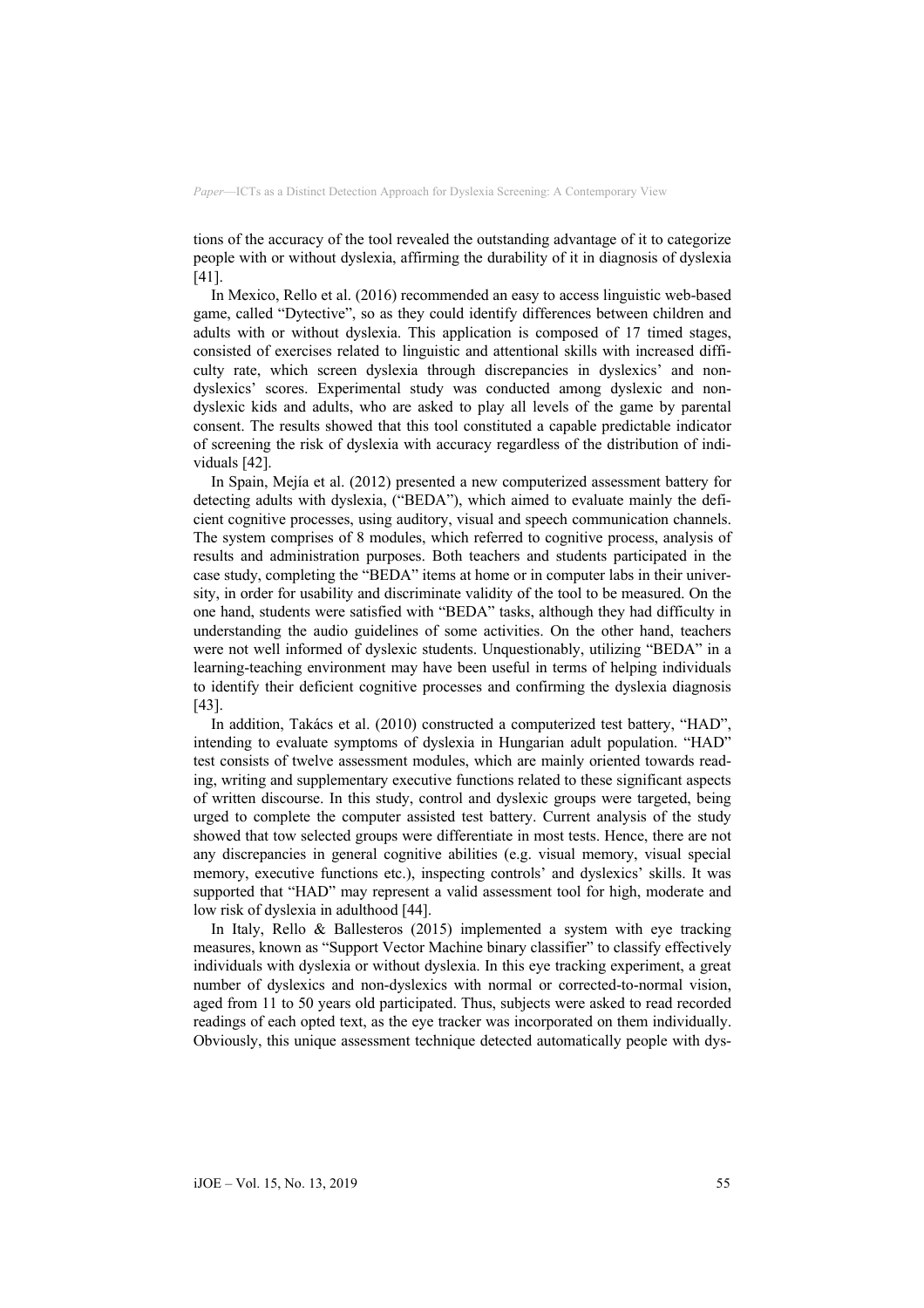lexia readings with great accuracy, using the most informative features (e.g. mean of fixation, reading time, age of participants etc.) [45].

In Portugal, Mejía-Corredor et al. (2011) presented a web-based system, known as "DetectLD", to identify university students with learning disabilities such as dyslexia. "DetectLD", based on a self-questionnaire for the screening of learning disabilities in reading or writing, supports different self-questionnaires. Also, it is composed of four modules which are administrator module, expert module, teacher module, student module). In this study, undergraduate and graduate students from University of Girona were tested, so as for performance and usability of it to be verified. Data analysis revealed that the new tool was appealing, related to content, as well as easy and quick to fill in and understand, that sealed the success and improvement of it through students' and teachers' useful comments and experiences [46].

### **5 Conclusion**

In conclusion, the sooner a dyslexic student is detected, the better results are gained so as for potential pertinent disorders and other possible problems to be dealt with effectively. Nowadays, technology has developed magnificent tools and resources, addressed to all ages, to optimize the conditions of the screening dyslexia process. In this endeavor, the selection of the appropriate screening tool seems to play a critical role, since it should meet the required criteria in relation to the needs of targeted group. Therefore, the researcher or teacher ought to take into account numerous factors of the provided system (e.g. validity, reliability etc.) with the view to desired information being retrieved, as well as the results being undeniable. Hence, several research areas are needed to be investigated concerning the usability, implementation and potential adaptation of some ICT tools. The results of this review are really hopeful, as ICT tools, combined with other detection methods expected to be as a key solution for ensuring and reinforcing the identification of dyslexia.

## **6 References**

- [1] G. R. Lyon, S. E. Shaywitz, and B. A Shaywitz, "Defining Dyslexia, Comorbidity, Teacher's Knowledge of Language and Reading: A Definition of Dyslexia," *Annals of Dyslexia*, vol. 53, pp. 1-14, 2003. https://doi.org/10.1007/s11881-003-0001-9
- [2] P. [Juneja, "Dyslexia: Assessment and pro](https://doi.org/10.1007/s11881-003-0001-9)blem faced," *Indian Journal of Health and Wellbeing*, vol. 9, no. 2, Feb., pp. 308-311, 2018.
- [3] R. L. Peterson and B. F. Pennington, "Developmental Dyslexia," *The Annual Review of Clinical Psychology*, vol. 11, no. 9, Jan., pp. 9.1-9.25, 2015.
- [4] M. J. Snowling, "Early identification and interventions for dyslexia: A contemporary view," *Journal of Research in Special Educational Needs*, vol. 13, no. 1, Jan., pp. 7-14, 2013. https://doi.org/10.1111/j.1471-3802.2012.01262.x
- [5] [J. Worthy, S. DeJulio, N. Svrcek, D. A.Villarre](https://doi.org/10.1111/j.1471-3802.2012.01262.x)al, C. Derbyshire, K. LeeKeenan, M. T. Wiebe, C. Lammert, J. C. Rubin, and C. Salmerón, "Teachers' understandings, perspectives, and experiences of dyslexia," *Literacy Research: Theory, Method, and Practice*, vol. 65, no. 1, Nov., pp. 436-453, 2016. https://doi.org/10.1177/2381336916661529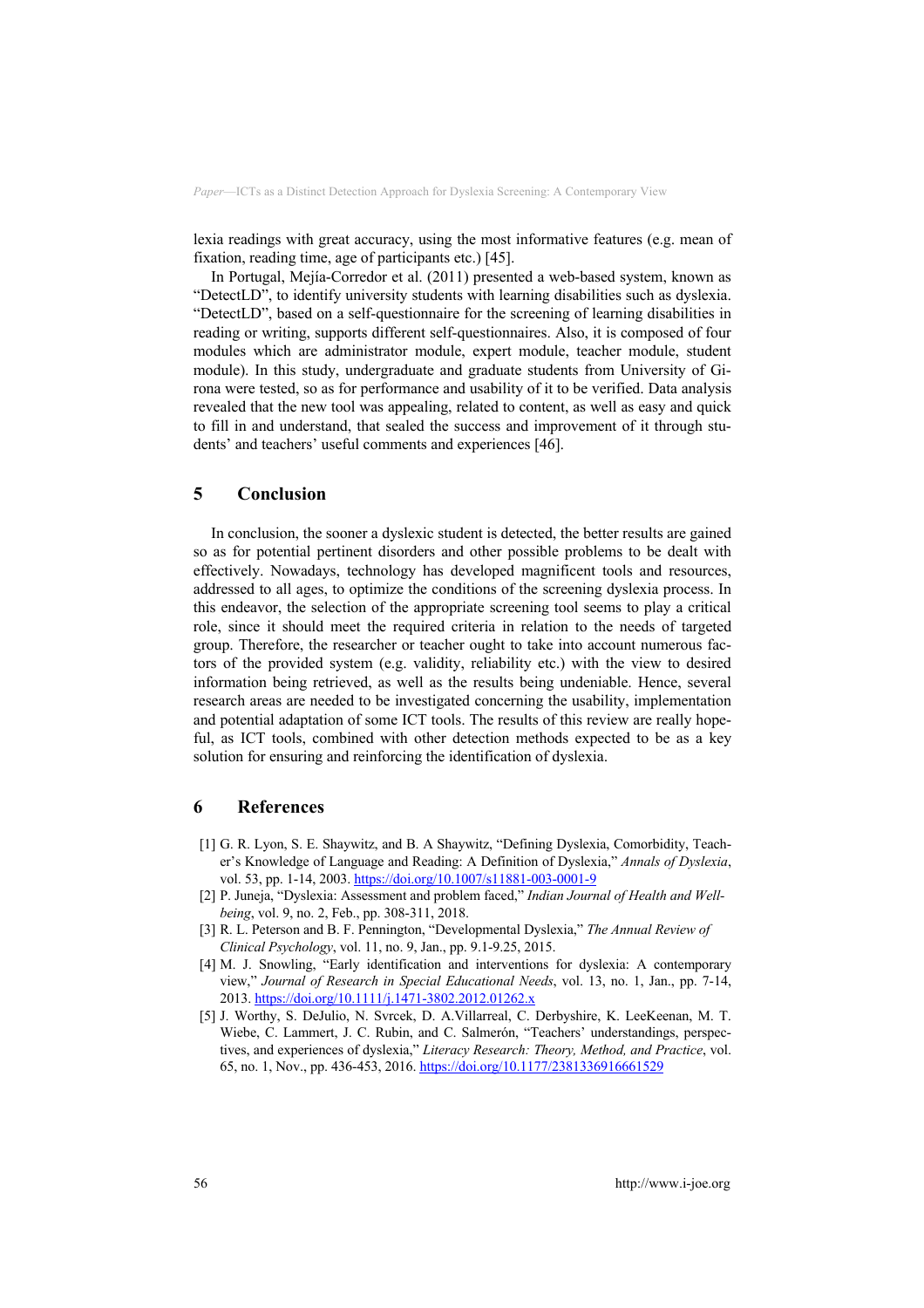- [6] [H. Perera, M. F. Shiratuddin,](https://doi.org/10.1177/2381336916661529) and K. W. Wong, Review of the Role of Modern Computational Technologies in the Detection of Dyslexia. In Kim, K. J. & Joukov, N. (eds). *Information Science and Applications (ICISA)*. Spinger Science+ Business Media: Signapore, 2016.https://books.google.gr/books?id=rZKVCwAAQBAJ&pg=PA1464&lpg=PA1464&d q=%E2%80%9CReview+of+the+Role+of+Modern+Computational+Technologies+in+the +Detection+of+Dyslexia%E2%80%9D.+In+Kim,+K.+J.+%26+Joukov,+N.+(eds).+Inform ation+Science+and+Applications&sourc[e. https://doi.org/10.1007/978-981-10-0557-2\\_141](https://books.google.gr/books?id=rZKVCwAAQBAJ&pg=PA1464&lpg=PA1464&dq=%E2%80%9CReview+of+the+Role+of+Modern+Computational+Technologies+in+the+Detection+of+Dyslexia%E2%80%9D.+In+Kim,+K.+J.+%26+Joukov,+N.+(eds).+Information+Science+and+Applications&source=bl&ots=aV5zmCU-aR&sig=ACfU3U0fk2FfasdFTA1EWf4AAcOPxD3h3w&hl=el&sa=X&ved=2ahUKEwjwo8f0torjAhXPeZoKHUcOAmAQ6AEwAHoECAMQAQ#v=onepage&q=%E2%80%9CReview%20of%20the%20Role%20of%20Modern%20Computational%20Technologies%20in%20the%20Detection%20of%20Dyslexia%E2%80%9D.%20In%20Kim%2C%20K.%20J.%20%26%20Joukov%2C%20N.%20(eds).%20Information%20Science%20and%20Applications&f=false)
- [7] [M. Rooms, Information and Communication Technology and Dyslexia. In Towned, J. &](https://books.google.gr/books?id=rZKVCwAAQBAJ&pg=PA1464&lpg=PA1464&dq=%E2%80%9CReview+of+the+Role+of+Modern+Computational+Technologies+in+the+Detection+of+Dyslexia%E2%80%9D.+In+Kim,+K.+J.+%26+Joukov,+N.+(eds).+Information+Science+and+Applications&source=bl&ots=aV5zmCU-aR&sig=ACfU3U0fk2FfasdFTA1EWf4AAcOPxD3h3w&hl=el&sa=X&ved=2ahUKEwjwo8f0torjAhXPeZoKHUcOAmAQ6AEwAHoECAMQAQ#v=onepage&q=%E2%80%9CReview%20of%20the%20Role%20of%20Modern%20Computational%20Technologies%20in%20the%20Detection%20of%20Dyslexia%E2%80%9D.%20In%20Kim%2C%20K.%20J.%20%26%20Joukov%2C%20N.%20(eds).%20Information%20Science%20and%20Applications&f=false) Turner, M. (eds). *[Dyslexia in Practice: A Guide for Teachers](https://books.google.gr/books?id=rZKVCwAAQBAJ&pg=PA1464&lpg=PA1464&dq=%E2%80%9CReview+of+the+Role+of+Modern+Computational+Technologies+in+the+Detection+of+Dyslexia%E2%80%9D.+In+Kim,+K.+J.+%26+Joukov,+N.+(eds).+Information+Science+and+Applications&source=bl&ots=aV5zmCU-aR&sig=ACfU3U0fk2FfasdFTA1EWf4AAcOPxD3h3w&hl=el&sa=X&ved=2ahUKEwjwo8f0torjAhXPeZoKHUcOAmAQ6AEwAHoECAMQAQ#v=onepage&q=%E2%80%9CReview%20of%20the%20Role%20of%20Modern%20Computational%20Technologies%20in%20the%20Detection%20of%20Dyslexia%E2%80%9D.%20In%20Kim%2C%20K.%20J.%20%26%20Joukov%2C%20N.%20(eds).%20Information%20Science%20and%20Applications&f=false)*. (pp. 263-272). Springer Sci[ence+Business Media: New Yorks, 200](https://books.google.gr/books?id=rZKVCwAAQBAJ&pg=PA1464&lpg=PA1464&dq=%E2%80%9CReview+of+the+Role+of+Modern+Computational+Technologies+in+the+Detection+of+Dyslexia%E2%80%9D.+In+Kim,+K.+J.+%26+Joukov,+N.+(eds).+Information+Science+and+Applications&source=bl&ots=aV5zmCU-aR&sig=ACfU3U0fk2FfasdFTA1EWf4AAcOPxD3h3w&hl=el&sa=X&ved=2ahUKEwjwo8f0torjAhXPeZoKHUcOAmAQ6AEwAHoECAMQAQ#v=onepage&q=%E2%80%9CReview%20of%20the%20Role%20of%20Modern%20Computational%20Technologies%20in%20the%20Detection%20of%20Dyslexia%E2%80%9D.%20In%20Kim%2C%20K.%20J.%20%26%20Joukov%2C%20N.%20(eds).%20Information%20Science%20and%20Applications&f=false)0. https://www.springer.com/gp/book/978030646 251[1. https://doi.org/10.1007/978-1-4615-4169-1\\_11](https://www.springer.com/gp/book/9780306462511)
- [8] C. [Singleton, "Computer-based assessment in](https://doi.org/10.1007/978-1-4615-4169-1_11) education," *Educational and Child Psychology (Special Issue on Information Technology and Children's Learning)*, vol. 18, no. 3, pp. 58-74, 2001. https://pdfs.semanticscholar.org/5205/08ebad396609eeda2d071a73f7a413b 77e5f.pdf. [\[Accessed: December](https://pdfs.semanticscholar.org/5205/08ebad396609eeda2d071a73f7a413b77e5f.pdf) 23, 2018]
- [9] K. Kalyvioti, [and T. A. Mikropoulos, "Virtual E](https://pdfs.semanticscholar.org/5205/08ebad396609eeda2d071a73f7a413b77e5f.pdf)nvironments and Dyslexia: Α literature review," *Procedia Computer Science,* vol. 27, pp. 138 – 147, 2014. https://doi.org/10.1016/j. procs.2014.02.017
- [10] Z. Hassan, S. [Mohtaram, N.](https://doi.org/10.1016/j.procs.2014.02.017) Che Pee, and A. S. Shibhatulah, "Dyslexia Game: A Mobile Dyslexia Screening Test Game to Screen Dyslexia Using Malay Language Instruction," *Asian Journal of Information Technology*, vol. 16, no. 1, pp. 1-6, 2017.
- [11] C. Singleton, J. Horne, and F. Simmons, "Computerized screening for dyslexia in adults," *Journal of Research in Reading*, vol. 32, no 1, Jan., pp 137–152, 2009. https://doi.org/10. 1111/j.1467-9817.2008.01386.[x](https://doi.org/10.1111/j.1467-9817.2008.01386.x)
- [12] H. W. Catts and Y. [Petcher, "Early Identificati](https://doi.org/10.1111/j.1467-9817.2008.01386.x)on of Dyslexia: Current Advancements and Future Directions," *Perspectives on Language and Literacy*, vol. 44, no. 3, pp. 33-36, 2018. [Online serial] Available: https://shanahanonliteracy.com/upload/publications/ 163/pdf/ed3a5412095be4320e550941575ced4b3682086e.1.pdf#page=33 [\(Accessed:](https://shanahanonliteracy.com/upload/publications/163/pdf/ed3a5412095be4320e550941575ced4b3682086e.1.pdf#page=33) December [23, 2018\)](https://shanahanonliteracy.com/upload/publications/163/pdf/ed3a5412095be4320e550941575ced4b3682086e.1.pdf#page=33)
- [13] M. R. [Sood, A. Toornstra, M. I.](https://shanahanonliteracy.com/upload/publications/163/pdf/ed3a5412095be4320e550941575ced4b3682086e.1.pdf#page=33) Sereno, [M. B](https://www.ncbi.nlm.nih.gov/pubmed/?term=Sereno%20MI%5BAuthor%5D&cauthor=true&cauthor_uid=29773528)oland, [D.](https://www.ncbi.nlm.nih.gov/pubmed/?term=Boland%20M%5BAuthor%5D&cauthor=true&cauthor_uid=29773528) Filaretti, [and A.](https://www.ncbi.nlm.nih.gov/pubmed/?term=Filaretti%20D%5BAuthor%5D&cauthor=true&cauthor_uid=29773528) Soo[d, "A](https://www.ncbi.nlm.nih.gov/pubmed/?term=Sood%20A%5BAuthor%5D&cauthor=true&cauthor_uid=29773528) Digital App to Aid Detection, Monitoring, and Management of Dyslexia in Young Children (DIMMAND): Protocol for a Digital Health and Education Solution", *JMIR Research Protocols*, vol. 7, no. 5, May, pp. 135-142, 2018. [Online serial] Available: https://www.ncbi.nlm.nih.gov/pmc/articles/PMC5981053/ (Accessed: [December 23, 2018\)](https://www.ncbi.nlm.nih.gov/pmc/articles/PMC5981053/) [https://doi.org/10.219](https://www.ncbi.nlm.nih.gov/pmc/articles/PMC5981053/)6/preprints.9583.a
- [14] N. S. F. N., Mat, [S. N. W. Shamsuddin,](https://doi.org/10.2196/preprints.9583.a) R. b. Husain, M. Makhtar, W. M. W. Isa, and F. S. Mohamad, "A Conceptual Framework for Designing a Computer-based Dyslexia Screening Test," In Proc. of the Third International Conference on Informatics & Applications, 2014, pp. 46-50.
- [15] O. Gaggi, G. Galiazzo, C. P. Padua, A. Facoetti, and S. Franceschini, "A Serious Game for Predicting the Risk of Developmental Dyslexia in Pre-readers Children,". In Proc. of 21st International Conference on Computer Communications and Networks (ICCCN), 2012, pp. 1-5. https://doi.org/10.1109/icccn.2012.6289249
- [16] [V.T. Bai, P.M.B. Dr Devamalar, M.A. Mr Ma](https://doi.org/10.1109/icccn.2012.6289249)rx, and G. Dr. Kavya, "An interactive Fine motor Movements Screening e-Tool for Dyslexia based on Kinesthetic Perception," In Proc. of 2nd International Conference on Advances in Electrical, Electronics, Information, Communication and Bio-Informatics (AEEICB), 2016, pp. 1-4. [https://doi.org/10.1109/](https://ieeexplore.ieee.org/xpl/mostRecentIssue.jsp?punumber=7529351) [aeeicb.2016.7538294](https://ieeexplore.ieee.org/xpl/mostRecentIssue.jsp?punumber=7529351)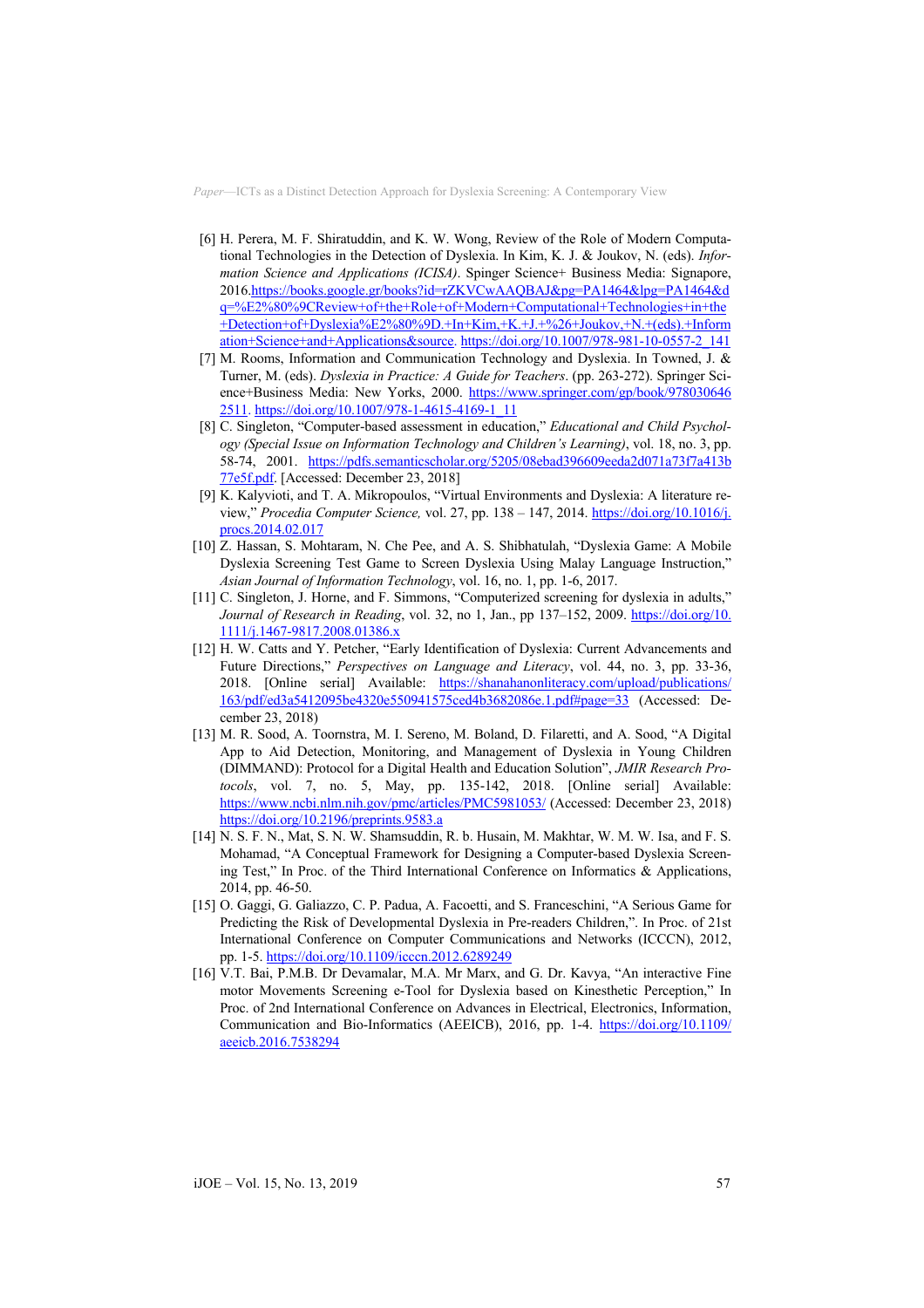- [17] [A. Facoetti, S. Franceschini,](https://ieeexplore.ieee.org/xpl/mostRecentIssue.jsp?punumber=7529351) O. Gaggi, G. Galiazzo, S. C. Gori, E. Palazzi, M. Ruffino Franceschini, O. Gaggi, G. Galiazzo, S. Gori, C. E. Palazzi, and M. Ruffino, "Multiplatform Games for Dyslexia Identification in Preschoolers," In Proc. of 11th Consumer Communications and Networking Conference (CCNC[\), 2014, pp. 1152-1153.](https://ieeexplore.ieee.org/xpl/mostRecentIssue.jsp?punumber=6858322) [https://doi.org/10.1109/ccnc.2014.6994](https://ieeexplore.ieee.org/xpl/mostRecentIssue.jsp?punumber=6858322)419
- [18] [L. V. Den Audenaeren, V. Celis, V. V.,Ab](https://doi.org/10.1109/ccnc.2014.6994419)eele, L. Geurts, J. Husson, P. Ghesquière, J. Wouters, L. Loyez, and A. Goeleven, DYSL-X: Design of a tablet game for early risk detection of dyslexia in preschoolers. In B. Schouten et al. (eds.). *Games for Health*, Springer: Fachmedien, Wiesbaden 2013. [E-Book] Available: https://core.ac.uk/download/ pdf/34589748.pdf [https://doi.org/10.1007/978-3-658-02897-8\\_20](https://core.ac.uk/download/pdf/34589748.pdf)
- [19] S. N. W. [Shamsuddin, N. S. F. N. Mat,](https://doi.org/10.1007/978-3-658-02897-8_20) and M. Makhtar, "Relevant Test et Using Feature Selection Algorithm for Early Detection of Dyslexia," *Journal of Fundamental and Applied Sciences*, vol. 9, no. 6S, pp. 886-899, 2017. https://doi.org/10.4314/jfas.v9i6s.66
- [20] M. Houston, *[Identification of Dyslex](https://doi.org/10.4314/jfas.v9i6s.66)ia at Primary School*, In Supporting Pupils with Dyslexia at Primary School, no. 4, Dyslexia Scotland: Great Britain, 2011. [E-Book] Available: http://training.cpdbytes.com/ResourceFiles/All/P4IdentificationOfDyslexiaAtPrimary. pd[f](http://training.cpdbytes.com/ResourceFiles/All/P4IdentificationOfDyslexiaAtPrimary.pdf)
- [21] A. Marksa, and B. [Burden, "How Useful are Computerised Screening Systems for Predic](http://training.cpdbytes.com/ResourceFiles/All/P4IdentificationOfDyslexiaAtPrimary.pdf)t[i](http://training.cpdbytes.com/ResourceFiles/All/P4IdentificationOfDyslexiaAtPrimary.pdf)ng Subsequent Learning Difficulties in Young Children? An Exploration of the Strengths and Weaknesses of the Cognitive Prof iling System (CoPS 1)," *Educational Psychology in Practice*, vol. 21, no. 4, Dec., pp. 327-342, 2005. https://doi.org/10.1080/026673605003 44971
- [22] [H. M. Ekhsan, S. Z. Ahmad, S. A. Halim, J](https://doi.org/10.1080/02667360500344971). N. Hamid, N. H. Mansor, "The implementation of interactive multimedia in early screening of dyslexia," In Proc. of 2012 International Conference on Innovation, Management and Technology Research (ICIMTR2012), 2012, pp. 566-569. https://doi.org/10.1109/icimtr.2012.6236459
- [23] W. M. W. Isa, [S. N. W., Shamsuddin,](https://doi.org/10.1109/icimtr.2012.6236459) N. S. F. N. Mat, M., Makhtar, F. S. Mohamad, and R. Husain, "Heuristic Evaluation Of i-Dyslex Tool for Dyslexia Screening," *Journal of Telecommunication, Electronic and Computer Engineering*, vol. 9, no. 2-4, pp. 15-19, 2017.
- [24] G. Ng. V. Brooks, B. H. Lim, W. P. Tan, and N. Lukito, "The Computerised-based Lucid Rapid Dyslexia Screening for the Identification of Children at Risk of Dyslexia: A Signapore study," *Educational and Child Psychology*, vol. 28, no. 2, pp. 119-144, 2015.
- [25] N. M. Yusoff, N. S. Rusli, R. Ishak, and E. A. Jabbar, "LeADS: Early Learning Disability Detection System for Autism and Dyslexia," In Proc. of 14th International Conference on Human-Computer Interaction (HCI) – Posters' Extended Abstracts, 2011, pp. 433-437. https://doi.org/10.1007/978-3-642-22095-1\_87
- [26] [N. C. Zygouris, F. Vlachos,](https://doi.org/10.1007/978-3-642-22095-1_87) A. N. Dadaliaris, P. Oikonomou, G. I. Stamoulis, D. Vavougios, E. Nerantzaki, and A. Striftou, "The Implemenation of a Web Application for Screening Children with Dyslexia," In Proc. of 19<sup>th</sup> International Conference on Interactive Collaborative Learning, ICL, 2016, pp. 415-423. https://doi.org/10.1109/icl.2015.7318103
- [27] N. A. [Bartolomé, A. M. Zorrilla,](https://doi.org/10.1109/icl.2015.7318103) and B. G. Zapirain, "Dyslexia diagnosis in Reading Stage though the use of games at school," In Proc. of the 17th International Conference on Computer Games (CGAMES), 2012, pp. 12-17. https://doi.org/10.1109/cgames.2012.6314 544
- [28] [M. Rauschenberger,](https://doi.org/10.1109/cgames.2012.6314544) L. Rello, R. B. Yates, and J. P. Bigham, "Towards Language Independent Detection of Dyslexia with a Web-based Game," In Proc. of the Internet of Accessible Things, 2018, pp. χχ. https://doi.org/10.1145/3192714.3192816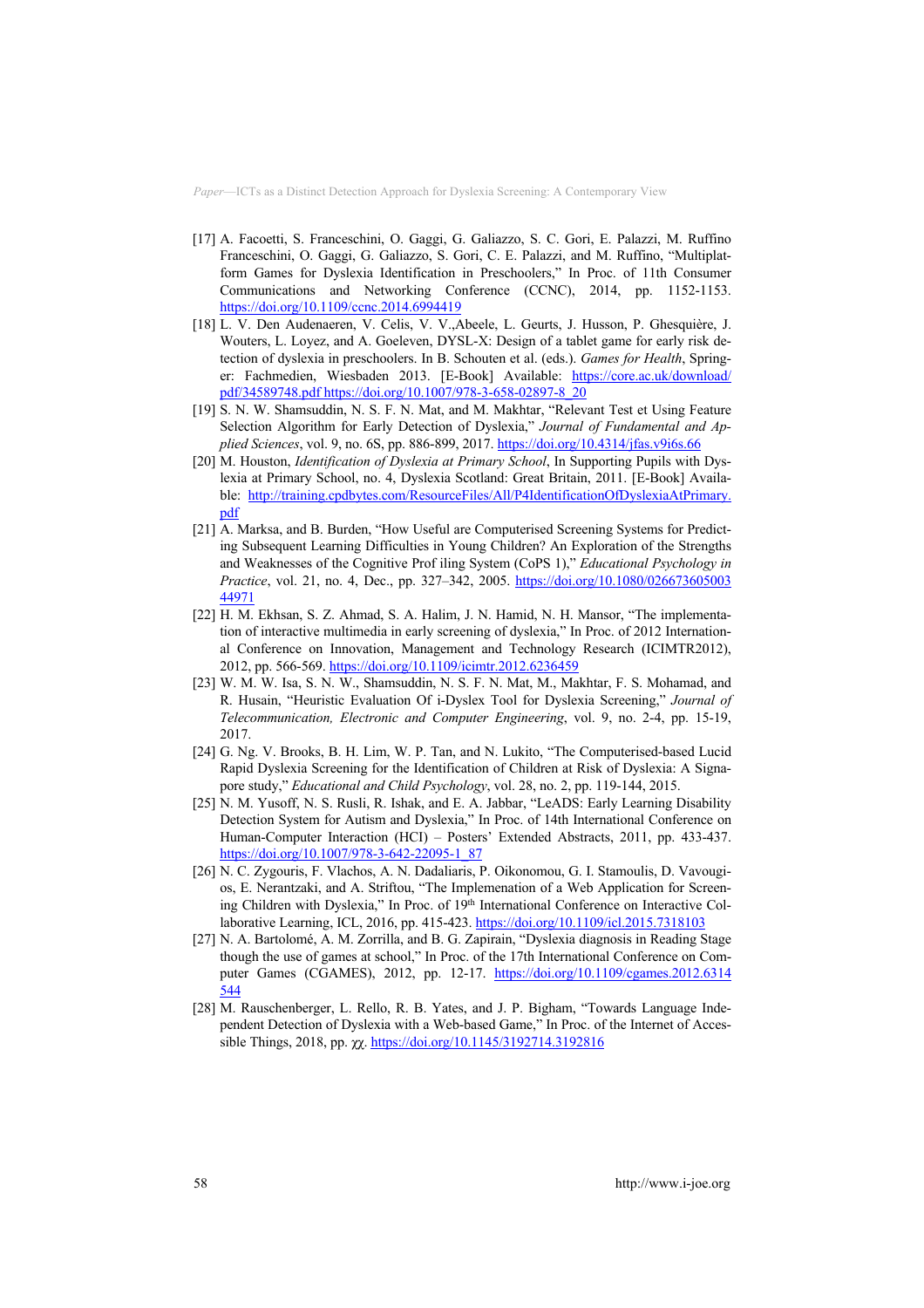- [29] [M. Rauschenberger, L.](https://doi.org/10.1145/3192714.3192816) Rello, R. Baeza-Yates, E. Gomez, and J. P. Bigham, "Towards the Prediction of Dyslexia by a Web-based Game with Musical Elements," In Proc. of the 14th Web for All Conference on the Future of Accessible Work, 2017, pp. 1-4. https://doi.org/10.1145/3058555.3058565
- [30] H. H. Bt. Ubaidullah and J. Hamid, "A web-based screening system for dyslexic pupils: Do teachers need it?" *I-manager's Journal on Educational Psychology*, vol. 5, no. 4, Feb.- April, pp. 15-23, 2012. https://doi.org/10.26634/jpsy.5.4.1685
- [31] [M. Rauschenberger,](https://doi.org/10.26634/jpsy.5.4.1685) L. Rello, and R. Baeza-Yates, "A Tablet Game to Target Dyslexia Screening in Pre-Readers," In Proc. of the 20th International Conference on Human-Computer Interaction with Mobile Devices and Services Adjunct (MobileHCI'18), 2018, pp. 306-312. https://doi.org/10.1145/3236112.3236156
- [32] N. Che Pee, [P. H. Leong,](https://doi.org/10.1145/3236112.3236156) M. A. Othman, H. A. Sulaiman, M. F. I. Othman, and Y. A. Rahim, "DycScreen—Cross-Platform Dyslexia Screening Test for Malaysian Children Through Hybrid Applications," In Proc. of ICOCOE 2015, 2016, pp. 1083-1091. https://doi.org/10.1007/978-3-319-24584-3\_92
- [33] E. Hassanain, [A Multimedia Big Data Retriev](https://doi.org/10.1007/978-3-319-24584-3_92)al Framework to Detect Dyslexia Among Children. In Proc. of 2017 IEEE International Conference on Big Data (BIGDATA), 2017, pp. 3857-3860. https://doi.org/10.1109/bigdata.2017.8258389
- [34] [M. H. Jofri, "TOPIC: Kiddo Disleksia Mobile](https://doi.org/10.1109/bigdata.2017.8258389) Application: A Dyslexia Screen Tool in Malay Language," In Proc. of the International University Carnival on e-Learning (IUCEL) 2018, 2018, pp. 609-612.
- [35] M. Kohli, "Identifying Dyslexic Students by Using Artificial Neural Networks," In Proc. of the World Congress on Engineering 2010 (WCE 2010), 2010, pp. χχ.
- [36] A. M. Peters, S., R Breteler, and L. Verhoeven, "Different Brain Activation Patterns in Dyslexic Children: Evidence from EGG power and Coherence Patterns for the Double-Deficit Theory of Dyslexia," *Journal of Integrative Neuroscience*, vol. 6, no. 1, pp. 175– 190. 2007. https://doi.org/10.1142/s0219635207001404
- [37] [H. M. Al-Barhamtoshy](https://doi.org/10.1142/s0219635207001404) and D. E. M. Motaweh, "Diagnosis of Dyslexia using Computing Analysis," *Journal of Engineering Technology*, vol. 6, no. 2, Jul., pp. 462- 482, 2017.
- [38] A. Reynolds, "Dyslexia in Adulthood: Screening Assessment and Manifestations," in *Thesis submitted in fulfilment of the requirements for the degree of Doctor of Philosophy*. UK: Bangor University, [online document], 2014. Available: http://e.bangor.ac.uk/5046/1/ Andrea%20Reynolds%20PhD.%20Thesis.pdf [\[Accessed: Dec:](http://e.bangor.ac.uk/5046/1/Andrea Reynolds PhD. Thesis.pdf) December 23, 2018].
- [39] [N. A. M. Hazawawi](http://e.bangor.ac.uk/5046/1/Andrea Reynolds PhD. Thesis.pdf) and [S. Hisham,](https://ieeexplore.ieee.org/search/searchresult.jsp?searchWithin=%22First%20Name%22:%22Nur%20Amalina%22&searchWithin=%22Last%20Name%22:%22Mohamad%20Hazawawi%22&newsearch=true) ["Online](https://ieeexplore.ieee.org/search/searchresult.jsp?searchWithin=%22First%20Name%22:%22Syariffanor%22&searchWithin=%22Last%20Name%22:%22Hisham%22&newsearch=true) dyslexia screening test for Malaysian young adults in Bahasa Melayu," In Proc. of 5th International Conference on Information and Communication Technology for The Muslim World (ICT4M), [2014, pp. 1-5.](https://ieeexplore.ieee.org/xpl/mostRecentIssue.jsp?punumber=7006292) [https://doi.org/10.1109/ict4m.2014.7020676](https://ieeexplore.ieee.org/xpl/mostRecentIssue.jsp?punumber=7006292)
- [40] S. A. Nichols, J. S. [McLeod, R. L.](https://ieeexplore.ieee.org/xpl/mostRecentIssue.jsp?punumber=7006292) Holder, and H. S. T. McLeod, Screening for Dyslexia, Dyspraxia and Meares-Irlen Syndrome in Higher Education. *DYSLEXIA*, vol. 15, no. 1, Feb., pp. 42–60, 2009. https://doi.org/10.1002/dys.382
- [41] M. Costa, [J. Zavaleta,](https://doi.org/10.1002/dys.382) S. M. Serra da Cruz, M. Manhães, R. Cerceau, L. A. Carvalho, and C. R. Mousinho, "A Computational Approach for Screening Dyslexia," In Proc. of the 26th IEEE International Symposium on Computer-Based Medical Systems, [2013, pp. 565](https://ieeexplore.ieee.org/xpl/mostRecentIssue.jsp?punumber=6607262)- 569. [https://doi.org/10.1109/cbms.2013.6627879](https://ieeexplore.ieee.org/xpl/mostRecentIssue.jsp?punumber=6607262)
- [42] L. [Rello, M.](https://ieeexplore.ieee.org/xpl/mostRecentIssue.jsp?punumber=6607262) [Ballesteros, A.](https://doi.org/10.1109/cbms.2013.6627879) Ali, M. Serra, D. Alarcón-Sánchez, and J. P. Bigham, "Dytective: Diagnosing Risk of Dyslexia with a Game," In Proc. of the 10th EAI International Conference on Pervasive Computing Technologies for Healthcare, 2016, pp. 89-96. https://doi.org/10.4108/eai.16-5-2016.2263338